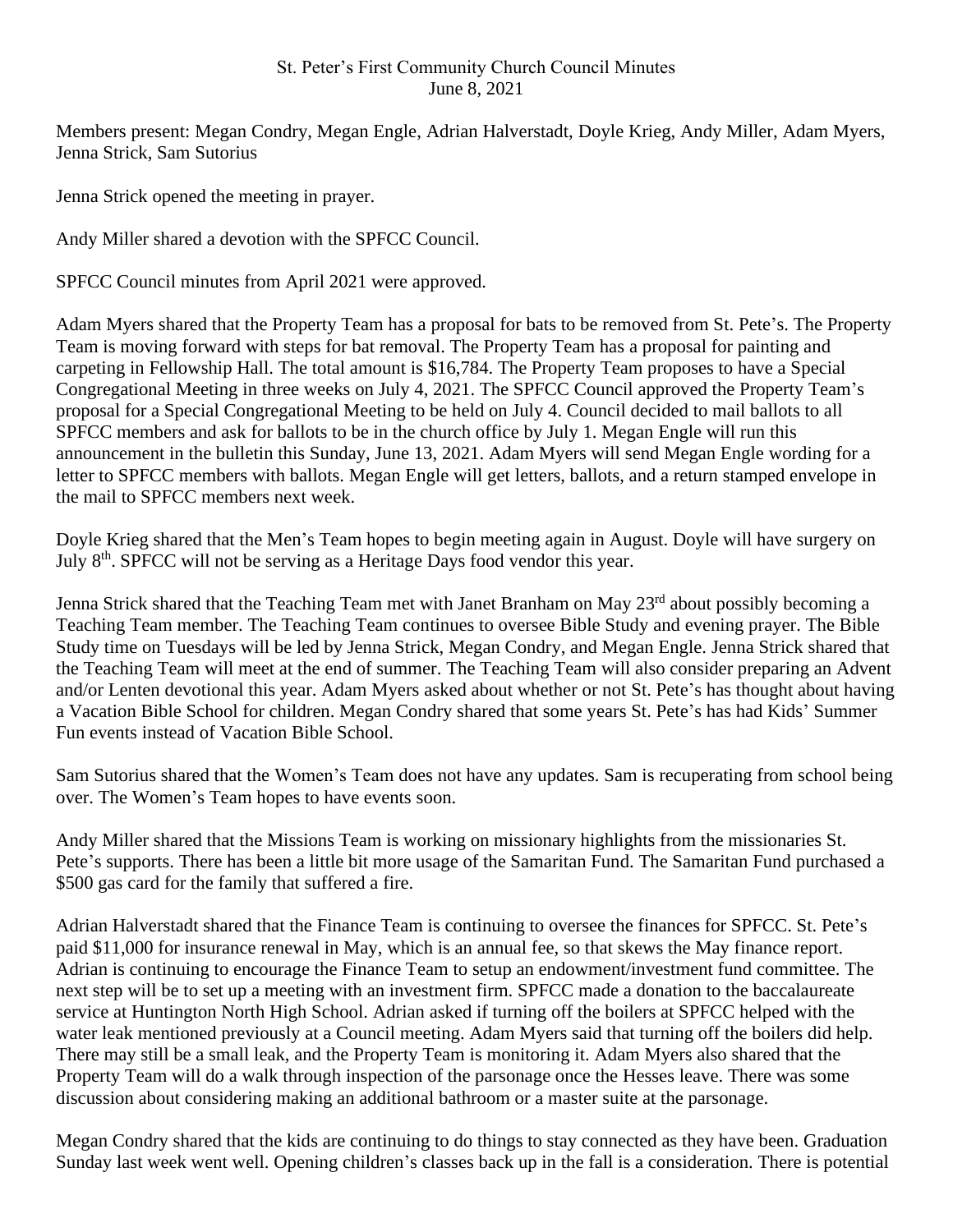that children's classes will not be every Sunday. Adam Myers asked if the Property Team should put air conditioning window units back in the children's classrooms. Megan Condry said this is not needed yet. Adam Myers mentioned that the Property Team is considering adding an air cooling system as opposed to window units. Right now, the overflow area is not cooled. Megan Condry shared that the youth will transition to in person meetings for summer. Homework Help received full funding from United Way. Homework Help finished the school year and had a great end to it. The relational connections at Homework Help continue to be important. Cheyenne, a Homework Help student, will go to Indiana Wesleyan University this fall, and prayers for her are appreciated.

Megan Engle shared on behalf of Ann Ambler that the Fellowship Team had a new members reception and hosted the Hess reception in May.

Some information was shared about the exit interview with Zen, and thanks was given, as Zen had spoken in the exit interview, to Megan Condry and Megan Engle for their work. There is a lot of teamwork between SPFCC staff.

There was discussion about the 3-5 year plan for St. Pete's. Some ideas in regard to the plan were stated, such as it would help to put a spending amount for projects into the plan, job functions/roles for Megan Condry and Megan Engle should be evaluated as part of the plan, etc. Council is interested in how it can function to facilitate growth of the staff.

Jenna Strick gave a Pulpit Committee update. Three candidates for the pastor position will be having second round interviews with the Pulpit Committee in mid-June. Adrian Halverstadt shared that the plan is not to have multiple candidates preach for the congregation. The final candidate will preach the Sunday before a congregational vote. SPFCC is still on track to hire a new pastor in August. Many thanks were given to those serving on the SPFCC Pulpit Committee. Prayers for the interviews next week are appreciated.

Covid-19 policies at St. Pete's are that SPFCC is no longer requiring masks for fully vaccinated individuals. Masks are still recommended for adults who have not yet been fully vaccinated. SPFCC is now passing pew pads, is no longer requiring social distancing, etc. Dr. Pflieger, the Huntington County Health Department doctor, feels comfortable with children not wearing masks at this point. Adam Myers asked about passing offering and communion plates. The answer was given that the offering plate not being passed is due to lack of volunteers to serve in the usher role. Megan Engle asked Adam to please let her know if he has ideas on ushers and other volunteers. Megan Engle and the Fellowship Team have reached out to several potential volunteers, but have not had success in securing additional volunteers.

A question was asked about who will serve on a sub-committee for the 3-5 year plan. A suggestion was made that maybe once a new pastor is hired, we can brainstorm with him or her about next steps for the plan. For now, keep thinking and dreaming, and keep a running list of ideas with your team.

A discussion was had about connection points for congregants in the interim between pastors. It was suggested that the Sunday the pastoral candidate comes to preach, St. Pete's could have a food truck. Other ideas for connection are a picnic in the park, homemade ice cream social, splash pad gathering, etc. An outdoor worship service will be held at St. Pete's on June 20<sup>th</sup> which hopefully helps draw some people to worship that day.

The next Council gathering will be held on July 13<sup>th</sup>, and it was suggested that an informal gathering be held that date instead of a formal meeting. The SPFCC Council decided to meet at Drover Park with the splash pad at 6 p.m. on July  $13<sup>th</sup>$  for a meal and to invite all Council families to be included in this gathering, too. A grill will be brought to the park for cooking burgers, and Council members can bring side dishes. No meeting will be held unless something urgent requires a brief meeting. Megan Engle will send a list of who wants to bring what side dishes, etc.